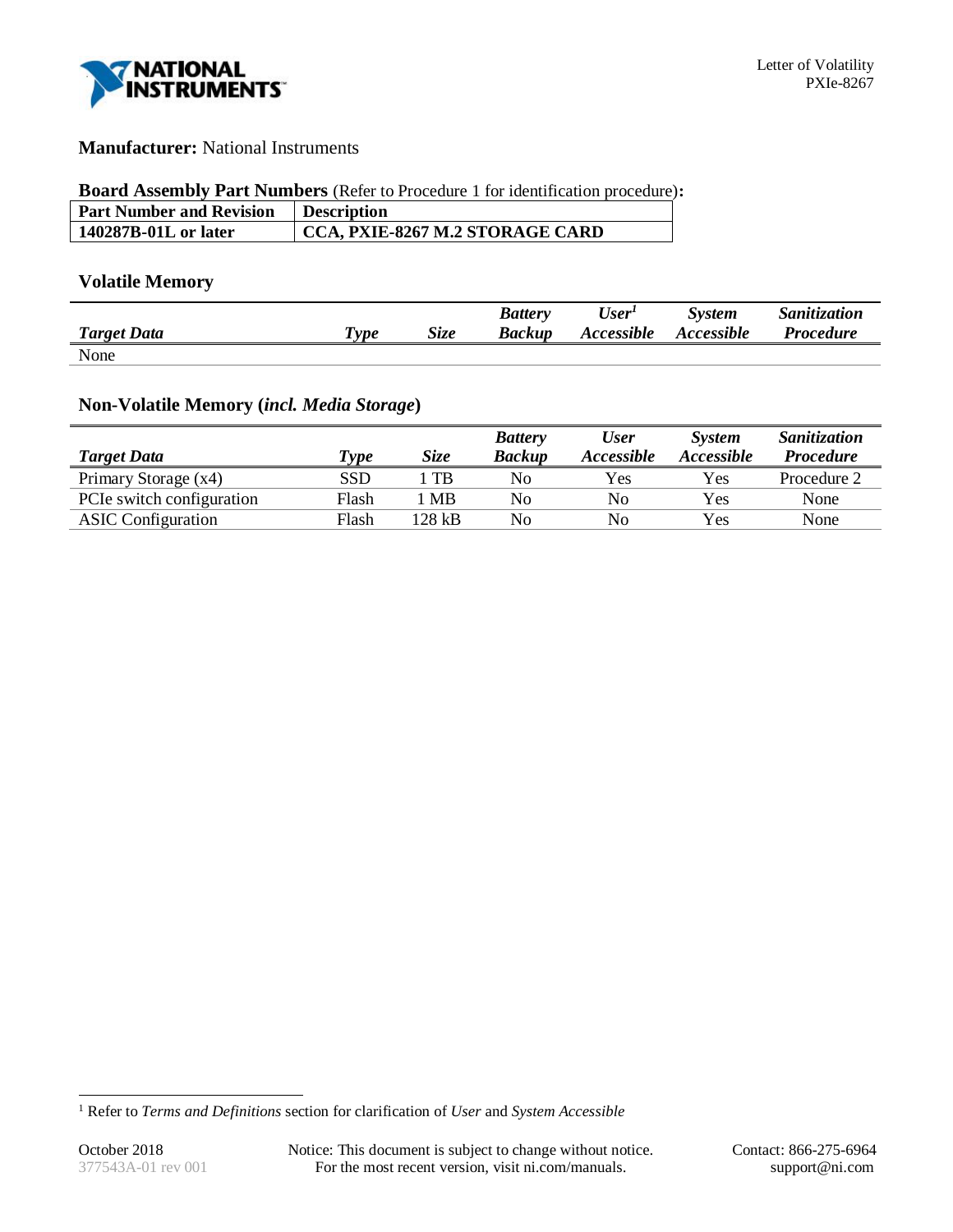

## **Procedures**

## **Procedure 1 – Board Assembly Part Number identification:**

To determine the Board Assembly Part Number and Revision, refer to the label applied to the surface of your product. The Assembly Part Number should be formatted as "P/N: #####a-##L where "a" is the letter revision of the module  $\leq$ eg. "A", "B", etc $\geq$ .

## **Procedure 2 – Primary Storage Solid State Drive:**

There are several alternatives for sanitizing the Primary Storage Solid State Drive's contents. To sanitize the drive, perform one of the following steps:

- 1. Clear the drive using a commercially available utility for overwriting solid state drives.
- 2. Remove the drive and apply sanitization procedures acceptable to your organization. You can also replace the drive with a removable one so that the stored data can be disassociated from the controller at any time.